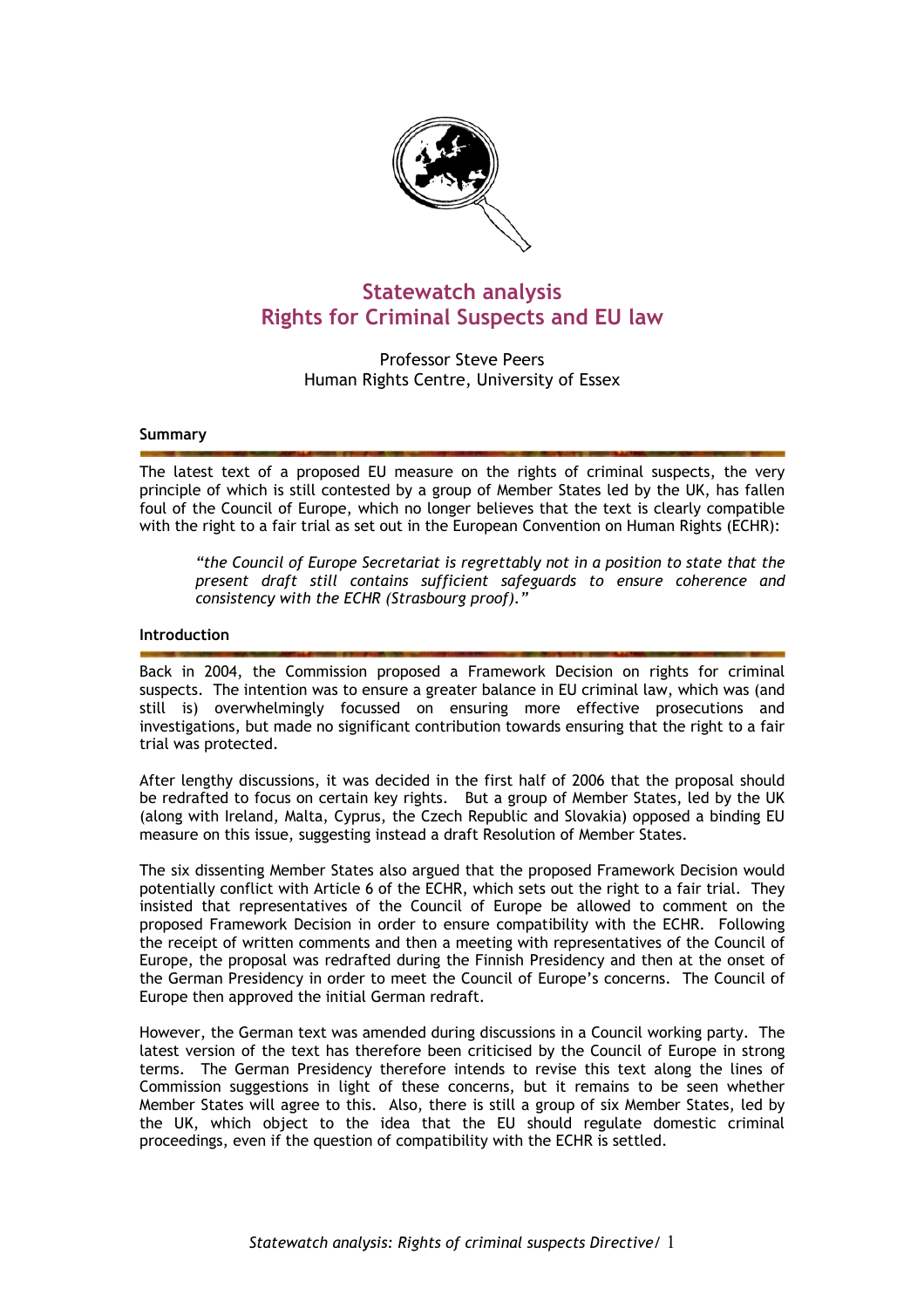# **The Rights of Suspects in the Framework Decision**

It was agreed in 2006 that, leaving aside whether there should be a binding Framework Decision or a Resolution of Member States on this issue, the measure to be adopted would focus on certain key rights: the right to information, the right to defence, the right to interpretation, and the right to translation of documents. Articles 2-5 of the initial German version focus on each of these rights in turn. These provisions remain in the latest version of the text, with certain modifications.

Article 2 of the latest text, concerning the right to information following a criminal charge, provides:

(1) Member States shall ensure that any person arrested in connection with a criminal offence is informed promptly, in a language which he or she understands, of the reasons for his or her arrest, of any charge against him or her and of the relevant procedural rights that he or she may exercise at this stage of the proceedings.

(2) Member States shall ensure that any person charged with a criminal offence is informed promptly, in a language which he or she understands and in detail, of the nature and cause of the accusation against him or her and of the relevant procedural rights that he or she may exercise at this stage of the proceedings.

This provision is nearly identical to Articles  $5(2)$  and  $6(3)(a)$  of the ECHR, which set out respectively the rights of those 'arrested' and those 'charged' with offences, with the addition of the obligation to inform the person concerned of the procedural rights which he or she has. Article 2(3) of the original German text, which specified in more detail what procedural rights the suspect would have to be informed about, has been dropped.

Article 3 of the latest text, concerning the rights of the defence, provides:

- 1. Every person arrested in connection with a criminal offence
	- (a) is able to have a legal representative contacted after his or her arrest,

 (b) has adequate opportunity to consult with his or her legal representative out of hearing of third parties and without the content of this consultation being monitored by any other means unless in special circumstances the interests of justice so require,

(c) is generally able to obtain legal assistance of his or her own choosing,

 (d) is given legal assistance free of charge when the interests of justice so require, if he or she has not sufficient means to pay for legal assistance .

2. Every person charged with a criminal offence:

(a) has adequate time and facilities to prepare his or her defence,

(b) is able to defend himself in person or through legal assistance of his own choosing or, if he does not have sufficient means to pay for legal assistance, is given such assistance free of charge when the interests of justice so require,

(c) is able to examine witnesses against him, or have them examined, and can obtain the attendance and examination of witnesses on his behalf under the same conditions as witnesses against him.

Paragraph 2 is identical to Article 6(3)(b) to (d) ECHR. Paragraph 1 provides for rights following arrest, which are not explicitly set out in Article 5(2) ECHR.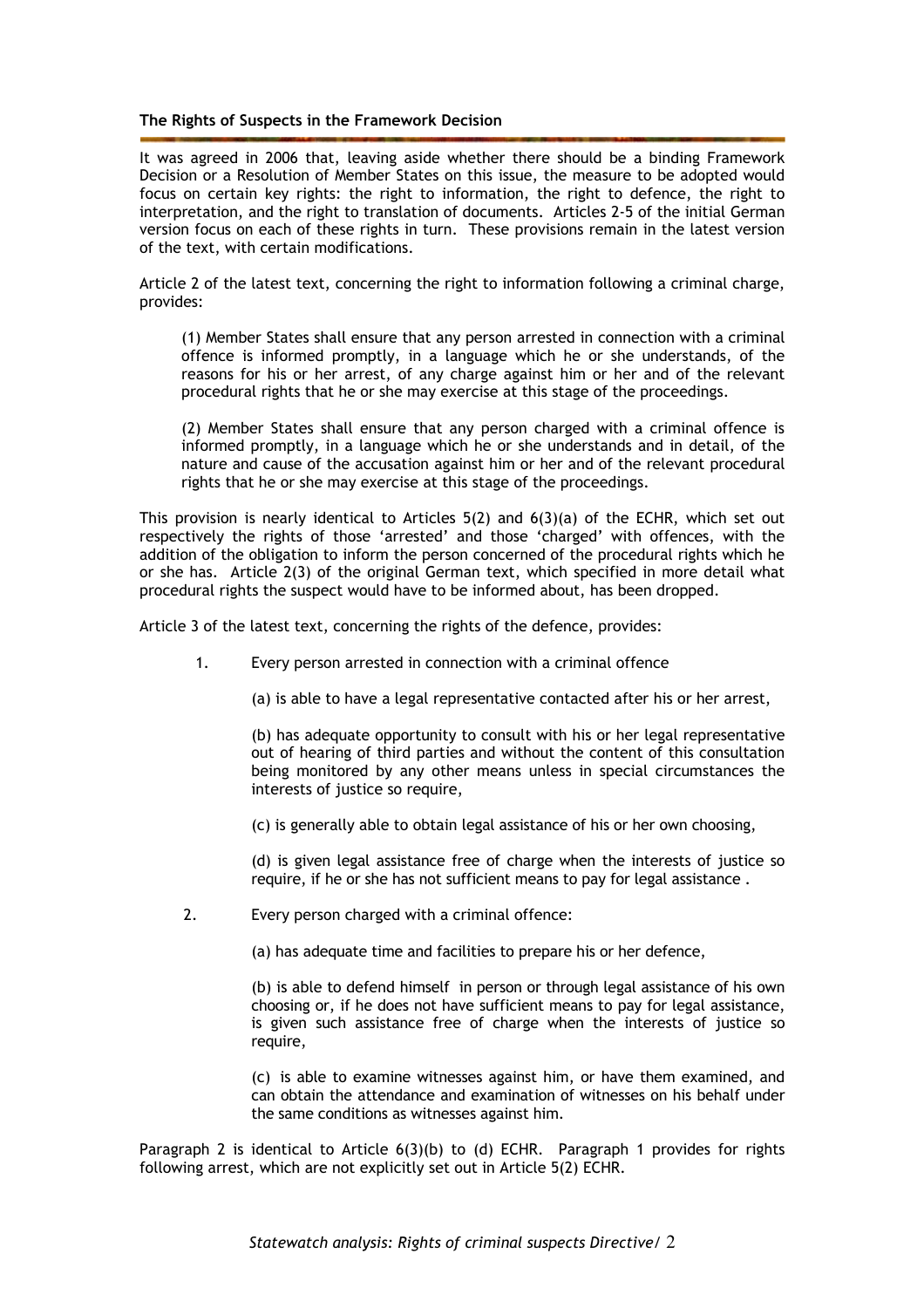As compared to the initial German version of the proposal, the most recent text of Article 3(1) is less precise as regards contact with a legal representative and the role of the legal representative, provides for the monitoring of contact with lawyers in 'special circumstances', and contains the qualification that an arrested person can 'generally' choose his or her legal assistance.

Article 4 of the latest text, which deals with the right to interpretation, provides that:

*"Member States shall ensure that any person arrested in connection with, or charged with, a criminal offence, is provided with the free assistance of an interpreter if he or she does not understand or speak the language used in court."* 

As for persons charged with a criminal offence, this is identical to Article  $6(3)(e)$ . For persons arrested, this right is not explicitly set out in the ECHR.

Article 5 of the latest text is titled 'Right to translation of documents', and provides that:

*"Member States shall ensure that any person arrested in connection with, or charged with, a criminal offence is entitled to receive, free of charge, a translation, interpretation or, where compatible with the interests of justice, an oral summary of the detention order, the indictment and the judgment, where those documents exist, if the person concerned does not understand the language in which those documents are drawn up."* 

As the German Presidency's explanatory note points out, this right is derived from the case law of the European Court of Human Rights, rather than the explicit provisions of the ECHR. Compared to the initial German text, the scope of the right is narrower, as the initial text proposed that there was a right to 'a translation of the documents necessary to ensure a fair trial', and, in the case of arrest, 'at least those documents which are essential in order to review its legality'. The proviso that an oral summary need be provided only 'where compatible with the interests of justice' has also been added.

It should be emphasized that the Framework Decision does not address all rights conferred by the ECHR in criminal cases. First of all, the Framework Decision does not incorporate the remainder of Article 5 ECHR (the Article which governs the liberty of the person), which sets out the circumstances in which a person can be detained (Article 5(1), which also refers to detention in non-criminal cases), the right to be brought promptly before a judicial authority if held on remand and the right to trial within a reasonable time or bail pending trial (Article 5(3)), the right to judicial review of detention (Article 5(4), which also applies to non-criminal cases), and the right to compensation for wrongful detention (Article 5(5), which also applies to non-criminal cases).

Next, the Framework Decision does not incorporate Article 6(1) ECHR, which sets out a general requirement of a 'fair and public hearing within a reasonable time by an independent and impartial tribunal established by law', which must be held in public (with certain exceptions), or Article 6(2) ECHR, which sets out the right to be presumed innocent until proven guilty. According to the case law of the European Court of Human Rights, Article 6(1) also entails (among other things) a right of access to a court, and Article 6(2) also entails a right against self-incrimination, incorporating a right to silence, and regulates the burden of proof in criminal trials. The Commission issued a Green Paper on the issue of the presumption of innocence in 2006, but so far has not made any legislative proposals.

The Framework Decision also does not incorporate Article 7 ECHR, which deals with the legality and non-retroactivity of criminal proceedings, or the rights to appeal, to compensation for wrongful conviction, and not to be tried twice (the double jeopardy rule), as set out in the Seventh Protocol to the ECHR (which several Member States have not ratified). But it should be pointed out that the Schengen Convention provides for the crossborder application of the double jeopardy rule within the EU.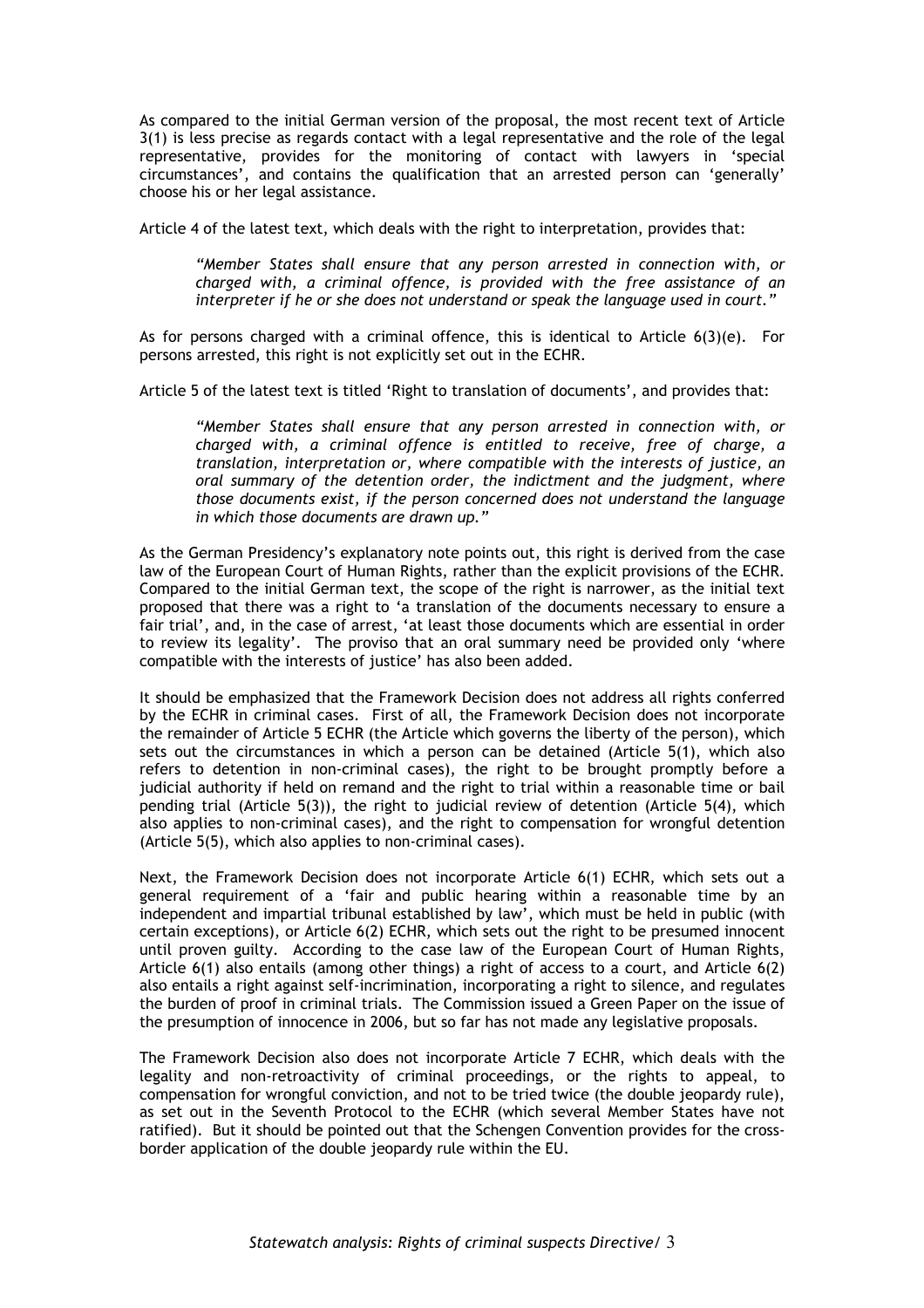Finally, the latest text of the Framework Decision applies a variation of the four basic rights to proceedings concerning the European Arrest Warrant (Articles 2a, 3a, 4a and 5a), an issue falling outside the scope of the substantive fair trial guarantee in the ECHR (although according to ECHR case law, in exceptional circumstances, the risk of a unfair trial or the consequences of a prior unfair trial in another state can oblige a State to refrain from carrying out an extradition).

# **Relationship with the ECHR**

In addition to the similarity between certain ECHR rights and the text of the Framework Decision, Article 1(2) of the latest text of the Framework Decision provides that:

"Arrested" and "charged with a criminal offence" shall be interpreted in accordance with the case-law of the European Court of Human Rights relating to Articles 5 (1) (c ) and 6 [of the ECHR].

Article 1(4) and (5) of the latest text provide that:

- 4. Unless otherwise provided in this Framework Decision, the meaning of the provisions of Articles 2 to 5 of this Framework Decision which correspond to rights guaranteed by the European Convention for the Protection of Human Rights and Fundamental Freedoms shall be the same as those laid down by the said Convention and as developed in the relevant case-law of the European Court of Human Rights.
- 5. This Framework Decision does not cover
	- proceedings for violation of professional duties (disciplinary proceedings);

- proceedings for military offences or other offences subject to military jurisdiction insofar as individual Member States have made reservations under section 57 of the European Convention for the Protection of Human Rights and Fundamental Freedoms;

- proceedings for acts punishable by administrative authorities as offences against legislative provisions, other than proceedings before a criminal court to which an appeal is made, against a decision in this area by an administrative authority.

The effect of Article 1(5), which is more precisely defined than the original German text, would be that notwithstanding the wide scope of 'arrest' and 'criminal charge' as defined by the European Court of Human Rights (cf Article 1(2)), certain types of proceedings falling within the scope of the ECHR would nonetheless not fall within the scope of the Framework Decision.

Article 7 of the latest text of the Framework Decision, the 'non-regression' clause, provides that:

*"Nothing in this Framework Decision shall be construed as limiting or derogating from any of the rights and procedural safeguards that may be ensured under the European Convention for the Protection of Fundamental Rights and Freedoms or the laws of any Member States and which provide a higher level of protection."* 

The preamble of the latest text also contains several provisions concerning the link to the ECHR (recitals 3 to 6), some of which indicate that there might be limitations on the rights concerned, for example in terrorism cases (recitals 5 and 6a). Recital 7 refers to the right to have higher standards in national law.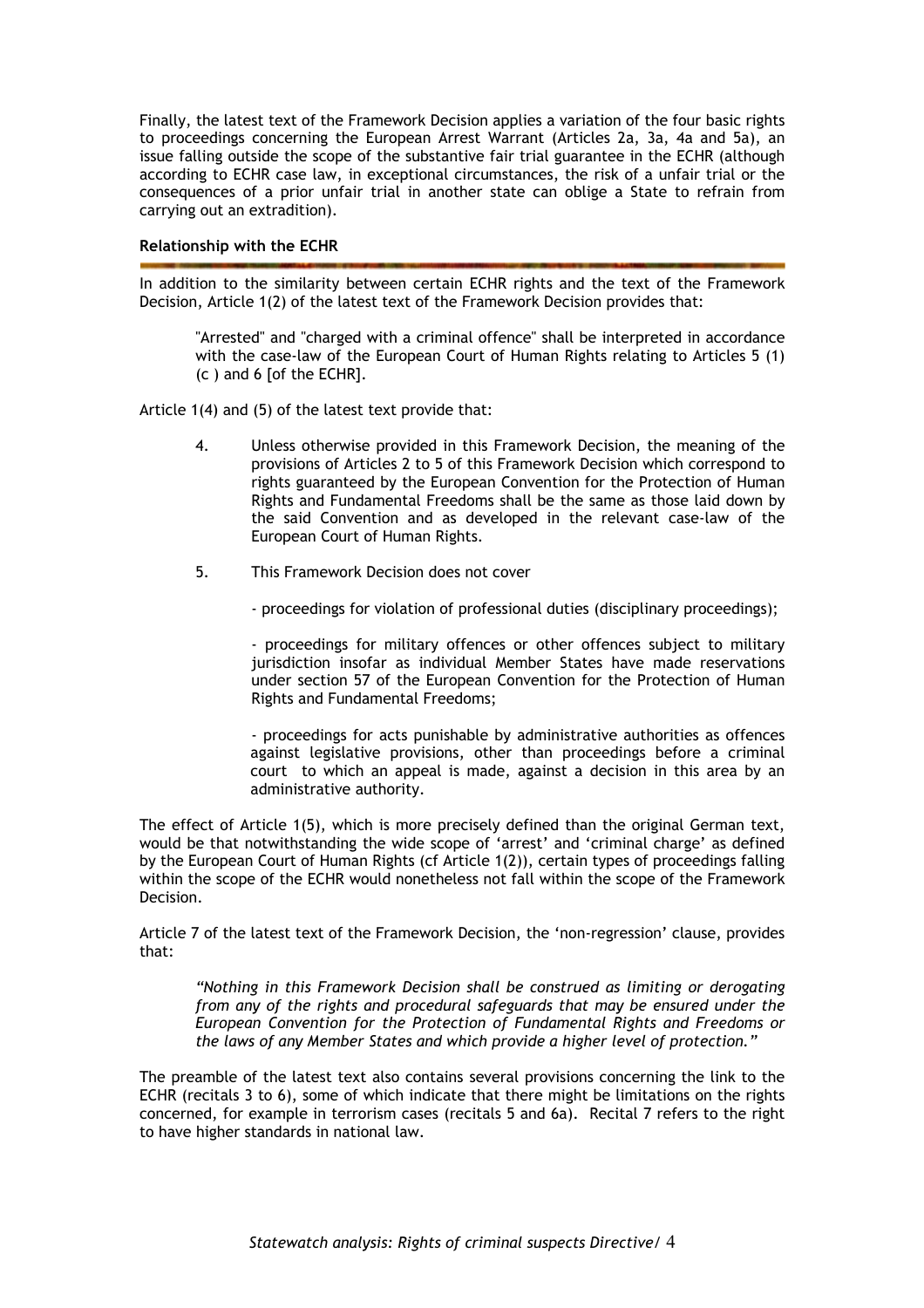Although the Council of Europe was content with the original German text, pronouncing it 'a sound basis for ensuring that the final text will avoid incompatibilities with the ECHR', it objected on several grounds to a recent text.

First of all, the Council of Europe objected to the extremely short time period (5-7 days) given to it to respond to the latest draft.

Applying the first of three requirements for ECHR compatibility set out by the Council of Europe, the 'compliance with the…requirement' of basing the text as closely as possible to the ECHR and the Strasbourg Court's case law 'has been reduced in the new draft', in the view of the Council of Europe, as '[e]specially the provisions defining the right to defence (in particular Article 3 §1 (b)) and the right to translation of documents (Article 5) now contain qualifications and restrictions which tend to move these rights away from the standards of the ECHR and/or the Strasbourg Court's case-law'.

Next, as regards the requirement that departures from the ECHR texts be clearly explained, either as setting a higher standard or as an elaboration of the ECHR rights, the Council of Europe concludes that 'having regard to the above and the absence of a clear indication of the rights whose meaning and scope is still intended to be corresponding to ECHR rights, it is unfortunately no longer possible to conclude with certainty that the current draft fully meets' this requirement.

Finally, while there were still provisions ensuring consistency with the ECHR (Articles 1(4) and 7 of the latest text), the Council of Europe lacked sufficient time for a 'more detailed examination' of whether these provisions 'are still sufficient to ensure coherence and consistency with the ECHR'. Moreover, 'even if these clauses were able to do so, it would be at the price of a considerably increased complexity of the overall fundamental rights framework applicable in the area concerned, which may lead to legal uncertainty due to a lack of coherence'.

The Council of Europe therefore concludes:

*"In the light of the rather substantial amendments made to the draft Framework Decision, the lack of further information about their intent and the impossibility to carry out a more detailed examination within the very short deadline given, the Council of Europe Secretariat is regrettably not in a position to state that the present draft still contains sufficient safeguards to ensure coherence and consistency with the ECHR (Strasbourg proof)."* 

### **Comments**

It would be useful for the EU to adopt a Framework Decision on criminal suspects' rights in order to restore a greater balance to EU criminal law policy and to reinforce and extend some key guarantees set out in the ECHR. But a Framework Decision in this area could be counterproductive if it sets minimum standards lower than those in the ECHR, as Member States' executives, legislatures and national courts might then conclude that regardless of the ECHR, they can 'get away with' the lower EU standards instead. Countries which are negotiating EU membership, or which aspire to membership or close association with the EU, might come to the same conclusion.

In light of this, while the Finnish and German Presidencies made many efforts to comply with the Council of Europe's initial observations, it is alarming to see that following amendments to the original German text at the insistence of Member States, the Council of Europe is no longer able to conclude that the text is 'Strasbourg-proof'.

It is also unfortunate that a group of Member States led by the UK is objecting in principle to this measure, since their original concerns about ECHR-compatibility were (at least in the initial German text) satisfied. Although all four common law Member States are objecting to the proposal, there is nothing in it to suggest any incompatibility with common law principles, given the link between the proposal and the ECHR, a treaty which is binding